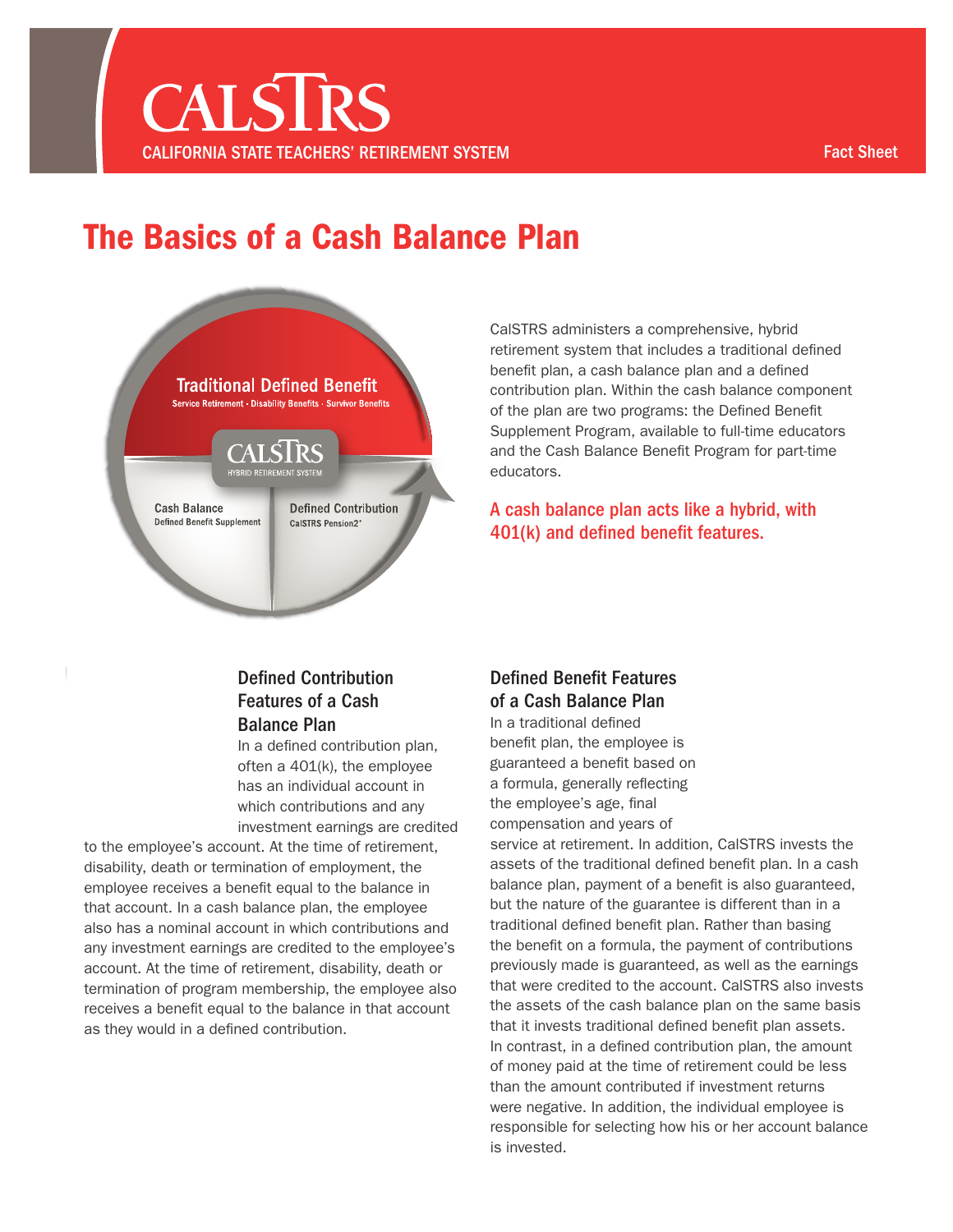### How the Plan Works

#### Investment Earnings

Each year, the Teachers' Retirement Board establishes the guaranteed minimum interest rate. At CalSTRS, the guaranteed minimum interest rate is based on 30-year U.S. Treasury bonds for the period from March to February immediately prior to the plan year. The rate for plan year 2013–14 is 3 percent. Consequently, for 2013–14, CalSTRS is guaranteeing that accounts will be credited 3 percent, regardless of the actual earnings from investing the plan assets. Because a cash balance plan such as CalSTRS is invested in a diversifed portfolio, it is very unlikely that the long term return on investments will be less than the guaranteed interest rate based on 30-year U.S. Treasury bonds.

### Distribution Options

Benefts paid under CalSTRS cash balance plans can be distributed either as a lump sum or—if there is at least \$3,500 in the account—a monthly annuity, either for the life of the employee and, if elected, a surviving beneficiary, or for a specific number of years. If a lump sum is chosen, funds may be rolled over to another qualifed plan, such as a 401(k), 403(b) or 457(b) plan, or a traditional or Roth IRA.

### Funding Guarantee

The earnings from investing cash balance plan assets are used to pay the guaranteed interest to member accounts. Any investment earnings in excess of the amount needed to pay the guaranteed interest is credited to a Gain and Loss Reserve maintained by CalSTRS. In years in which the rate of return on investments is less than the guaranteed interest rate, the difference is paid from the Gain and Loss Reserve.

After the end of the plan year, when the total investment earnings for the immediately preceding plan year are known, the plan may declare an additional earnings credit. Under Teachers' Retirement Board policy, no additional earnings credit is paid unless the ratio of program assets to program liabilities—the funded status—exceeds 100 percent by an amount equal to twice the guaranteed interest rate for the following year.

#### Member Vesting

CalSTRS members have an immediate vested right equal to any contributions made including any compounded interest earned.

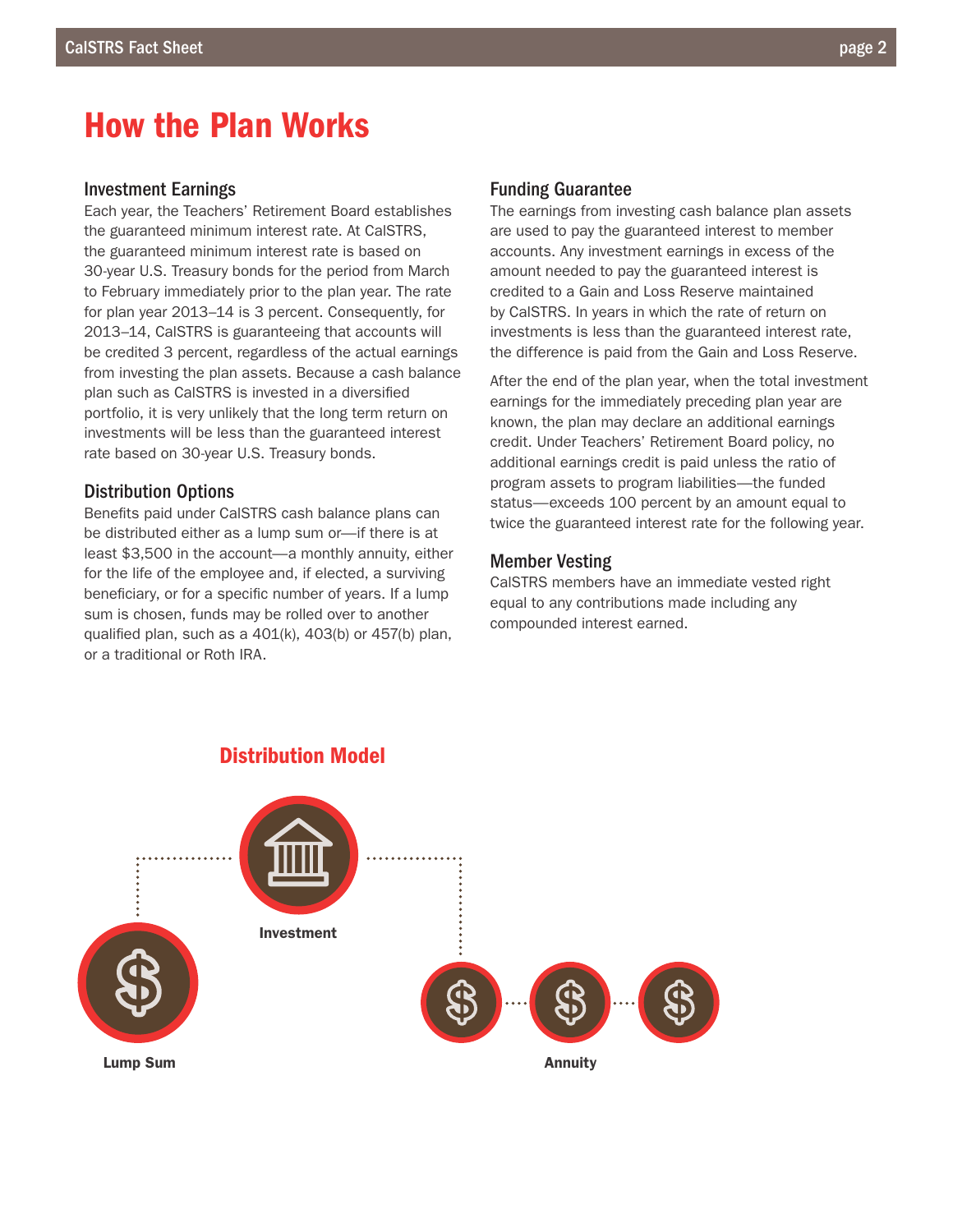### **Contributions Risks and Benefits**

### Cash Balance Contributions

Contributions to the cash balance program component are made from employer and employee contributions on compensation from extra duty assignments, such as summer school, after-school activities or other extrapay assignments and any other forms of compensation that may enhance a member's fnal compensation. The compensation credited to the cash balance program component is not included in the final compensation associated with the Defned Beneft Program.

### Plan Risks

With any retirement plan there is always the risk that investment earnings are insufficient to pay either earned or guaranteed benefits. In a traditional defined benefit plan, the employer generally bears that risk, and employers would face increased contributions if long-term earnings are less than the assumed investment return. In a defined contribution plan, the employee bears the entire risk of lower investment returns. In a cash balance plan where interest rates vary, such as the CalSTRS plans, those risks are shared.

#### Longevity Risk

In order to maintain a secure retirement, a person should not be able to outlive the benefit provided under a primary retirement plan. In a traditional defined benefit plan, the benefit is paid in the form of a lifetime monthly annuity, which the employee cannot outlive. In a defned contribution plan, the benefit is typically paid out in a lump sum, which can be allocated over time. Once those assets are depleted, however, the employee would no longer have those funds available to pay living expenses. In a cash balance plan, an annuity is typically available, and could be mandated.

#### Prevention of Inappropriate Benefit Enhancement

The hybrid nature of the CalSTRS beneft program includes a built-in mechanism that credits extra compensation for summer school or other extrapay assignments to a cash balance account, thus not allowing extra compensation to figure into final compensation, a factor in setting pension benefits. Additional bases for determining what compensation gets credited to a cash balance program are possible. For example, there could be a limit in the compensation that is credited to the traditional defned beneft program, which would affect what contributions are credited to the member's defined benefit account, as well as the determination of final compensation.



### **Benefit Models**